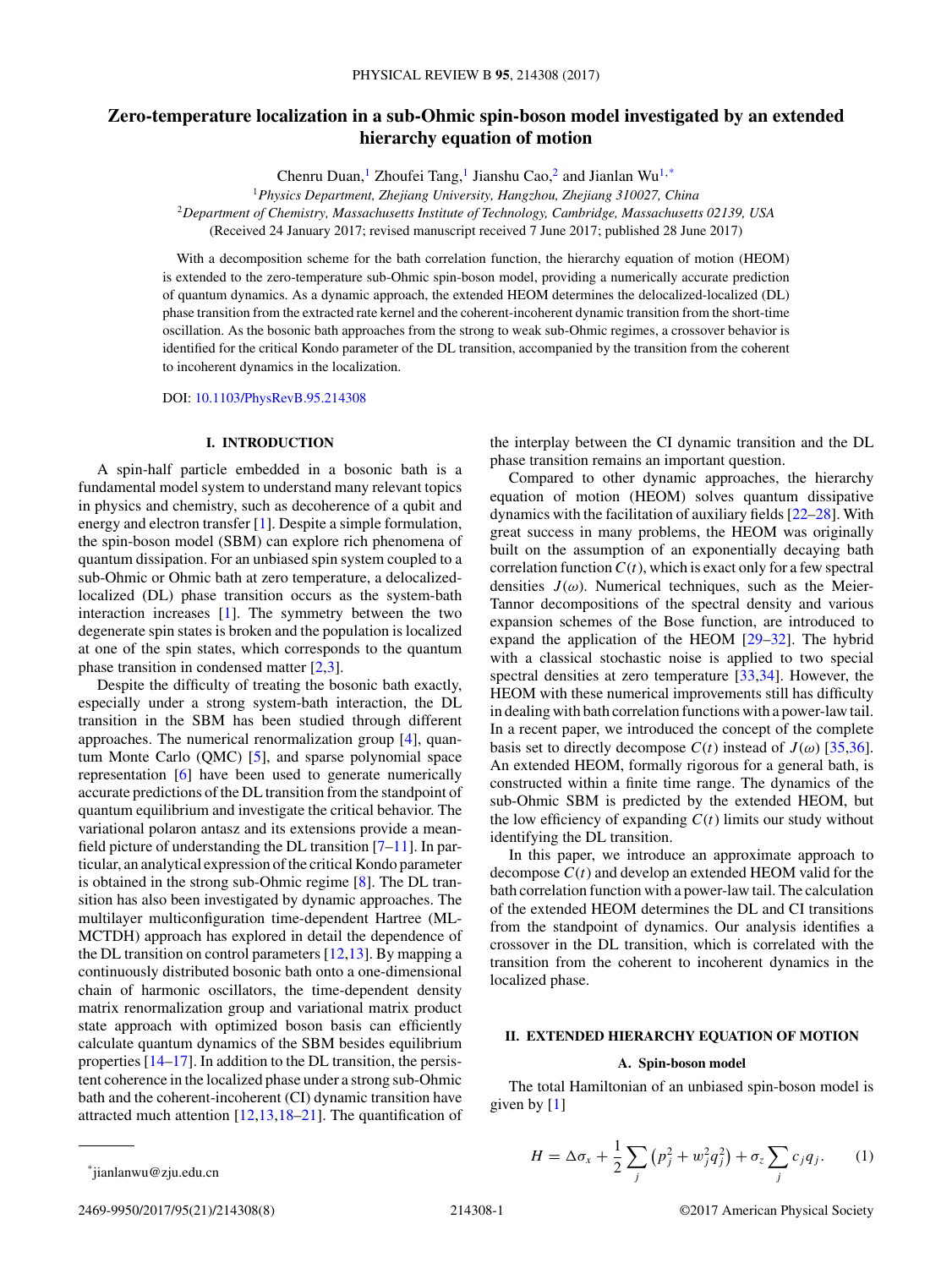<span id="page-1-0"></span>Throughout this paper, the reduced Planck constant  $\hbar$  is treated as a unity. For the spin system,  $\sigma_x$  and  $\sigma_z$  are two Pauli matrices, and  $\Delta$  is the tunneling amplitude between two degenerate spin states. For each *j* th harmonic oscillator of the environment,  $\omega_j$ ,  $p_j$ , and  $q_j$  are its oscillation frequency, momentum, and position, respectively. The system-bath interaction follows a bilinear form with  $c_j$  the coupling coefficient. The bath influence is characterized by a spectral density,  $J(\omega) = (\pi/2) \sum_j (c_j^2/\omega_j) \delta(\omega - \omega_j)$ , which follows a powerlaw dependence,  $J(\omega) \sim \omega^s$ , at low frequencies. The bosonic bath is categorized as Ohmic  $(s = 1)$ , sub-Ohmic  $(0 < s < 1)$ , and super-Ohmic  $(s > 1)$  [\[1\]](#page-7-0). With a cutoff function  $f(\omega/\omega_c)$ , the spectral density is written in a continuous form as

$$
J(\omega) = \Theta(\omega)(\pi/2)\alpha \omega^s \omega_c^{1-s} f(\omega/\omega_c), \tag{2}
$$

where  $\Theta(\omega)$  is the Heaviside step function,  $\alpha$  is the Kondo parameter describing the average system-bath interaction, and  $\omega_c$  is the cutoff frequency. In this paper, we consider an exponential cutoff function,  $f(\omega/\omega_c) = \exp(-\omega/\omega_c)$ , and limit our investigation for the sub-Ohmic bath in the regime of  $\omega_c \gg \Delta$ .

#### **B. Decomposition of the bath correlation function**

Based on the spectral density, the bath time-correlation function is subsequently defined as

$$
C(t) = \frac{1}{\pi} \int_0^\infty J(\omega) \left[ \coth \frac{\beta \omega}{2} \cos \omega t - i \sin \omega t \right] d\omega, \quad (3)
$$

where  $\beta = 1/k_B T$  is the inverse product of temperature *T* and the Boltzmann constant  $k_B$ . Compared with the spectral density, the bath correlation function is directly required in the HEOM, so that we focus on the decomposition of  $C(t) = C_R(t) + iC_I(t)$ , where  $C_R(t)$  and  $C_I(t)$  are the real and imaginary parts, respectively. For a zero-temperature sub-Ohmic bath,  $C(t)$  is analytically solved, including a short-time underdamped oscillation and a power-law decay,  $C(t) \sim -(t\omega_c)^{-(1+s)}$ , in the long-time limit. For a large but finite time range  $(0 < t < t_{\text{max}}$  and  $t_{\text{max}}\omega_c \gg 1)$ , we can introduce a complete set of orthonormal functions, such as the harmonic oscillator wave functions and discrete Fourier series, to simultaneously decompose  $C_R(t)$  and  $C_I(t)$  [\[33,35\]](#page-7-0). Due to a large number of basis functions for convergence, the follow-up extended HEOM is however limited to a small order of the hierarchic expansion [\[35\]](#page-7-0).

Instead, we apply an incomplete set of oscillatory and nonoscillatory exponentially decaying functions for an approximate decomposition,

$$
C_X^{\text{fit}}(t) = a_{X;1} \cos(\omega_X t) e^{-\gamma_X t} + a_{X;2} \sin(\omega_X t) e^{-\gamma_X t} + \sum_{n=3}^{N_X} a_{X;n} e^{-\Gamma_{X;n-2}t}.
$$
 (4)

The fitting parameters,  $\{a_{X;n}, \omega_X, \gamma_X, \Gamma_{X;n}\}$ , are allowed to be uncorrelated for the real  $(X = R)$  and imaginary  $(X = I)$  parts. The numbers of basis functions,  $N_R$  and  $N_I$ , are also allowed to be different, which can help improve the numerical efficiency of the extended HEOM. In this decomposition scheme, two





FIG. 1. The bath correlation function of a zero-*T* sub-Ohmic bath  $(s = 0.5)$ . The black and red colors refer to the real and imaginary parts, respectively. (a) The solid lines are the results of the exponential fitting from Eq. (4), while the solid circles are the analytical results. (b) The numerical errors of the exponential fitting with  $\delta C_X(t) =$  $C_X^{\text{fit}}(t) - C_X(t)$  (*X* = R*,I*).

oscillatory terms reflect the short-time underdamped oscillation, while  $N_X - 2$  nonoscillatory terms simulate the effective behavior of the power-law decay within different time ranges. The least-squares method,  $\int_0^{t_{\text{max}}} [C_X^{\text{fit}}(t) - C_X(t)]^2 dt < \xi_X$ , with bound constraints is applied to fit the real and imaginary parts separately. In the fitting process, we set the initial values of  $\{\omega_X, \gamma_X\}$  from the short-time behavior of  $C_X(t)$ , and those of  ${\{\Gamma_{X;n}\}}$  from the integrals of  $C_X(t)$  over specified time ranges. The convergence of the fitting parameters is robust against a reasonable variation of the initial values. For the example of  $s = 0.5$  and  $t_{\text{max}} \omega_c = 1500$  in Fig. 1, a numerically good fitting result of  $N_R = 7$  and  $N_I = 9$  is obtained for  $C_R(t)$ and *C*<sub>I</sub>(*t*), giving  $\xi_R = 5.6 \times 10^{-8}$  and  $\xi_I = 1.3 \times 10^{-8}$ . As shown in Fig.  $1(b)$ , the numerical error of  $C<sup>fit</sup>(t)$  is considerably small ( $\lt 2 \times 10^{-4}$ ) for  $0 \lt t \lt t_{\text{max}}$ . Therefore, the numerical acceptance of  $C<sup>fit</sup>(t)$  allows us to perform the extended HEOM with a significantly improved efficiency.

#### **C. Extended HEOM**

The HEOM is a theoretical method of quantum dynamics built on a complete dynamic set consisting of the reduced density matrix (RDM) and its auxiliary fields [\[22,35\]](#page-7-0). Here we briefly introduce the structure of the extended HEOM while a simplified derivation is provided in Appendix [A.](#page-5-0) In our previous work [\[35\]](#page-7-0), the bath correlation function is expanded over a complete set of orthonormal functions,  $C(t) = \sum_{n} (a_n + ib_n)\varphi_n(t)$ , which is formally exact for a bath spectral density at any temperature. The auxiliary fields are constructed based on the chosen basis functions  $\{\varphi_n(t)\}\$ instead of *C*(*t*). Our decomposition of the bath correlation function in Eq. (4) can be summarized into

$$
C(t) \approx \sum_{n=1}^{N_{\rm R}} a_{\rm R,n} \varphi_{\rm R,n}(t) + i \sum_{m=1}^{N_{\rm I}} a_{\rm I,m} \varphi_{\rm I,m}(t). \tag{5}
$$

The basis functions are oscillatory and nonoscillatory exponentially decaying functions, given by

$$
\{\varphi_{X;n}(t)\} = \{\cos \omega_X t e^{-\gamma_X t}, \sin \omega_X t e^{-\gamma_X t}, e^{-\Gamma_{X;1} t}, \dots\},\quad (6)
$$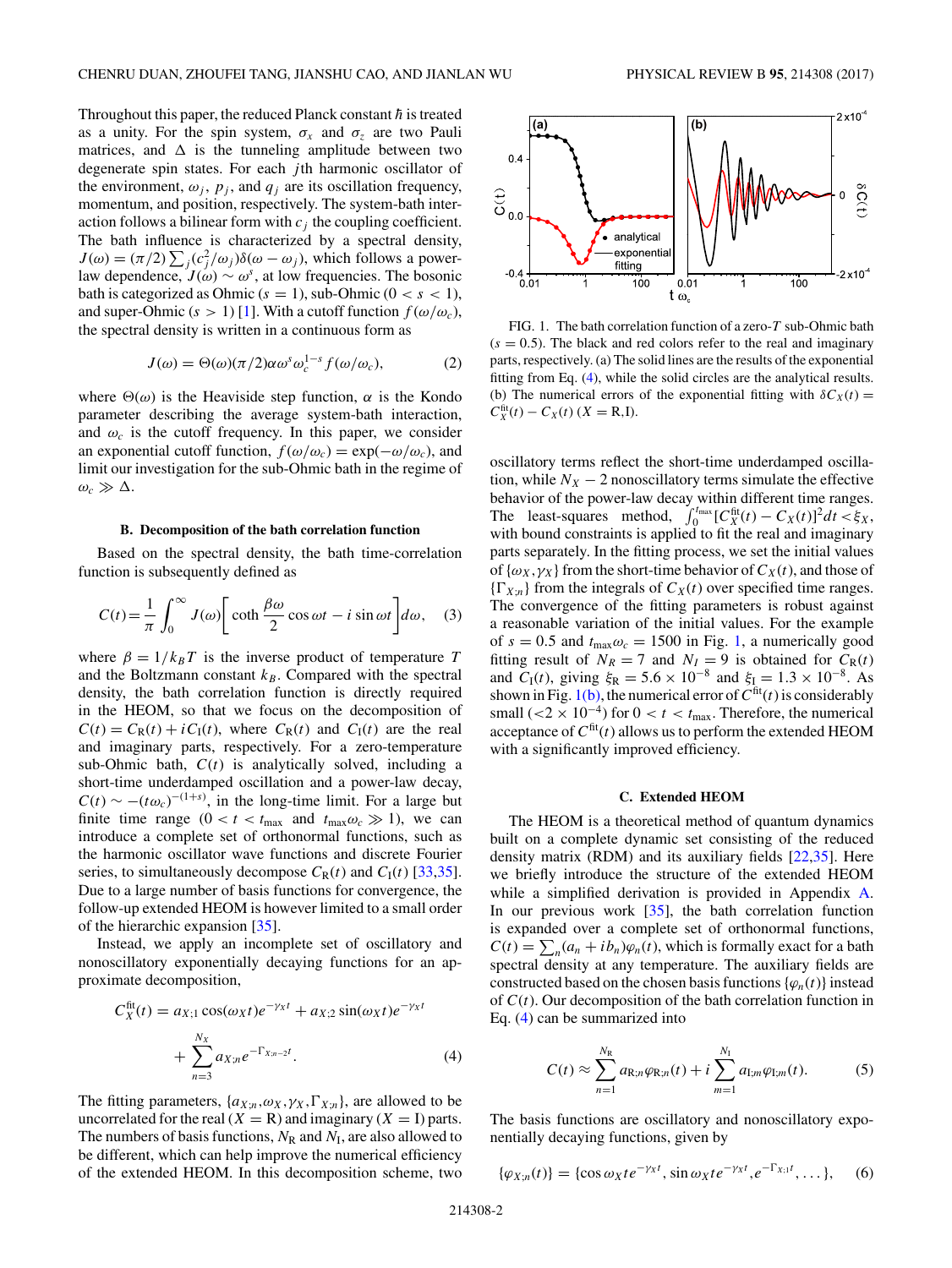<span id="page-2-0"></span>with *X* = R and I. For the two separated basis sets, { $\varphi_{R,n}(t)$ } and  $\{\varphi_{\text{I};m}(t)\}\$ , the time-differential operator is transformed into two different matrices,  $\partial_t \varphi_{R,n}(t) = \sum_{n'} \eta_{R;n,n'} \varphi_{R;n'}(t)$  and  $\partial_t \varphi_{\mathrm{I};m}(t) = \sum_{m'} \eta_{\mathrm{I};m,m'} \varphi_{\mathrm{I};m'}(t).$ 

An arbitrary auxiliary field on the  $h \geq 0$  th order is constructed as

$$
\sigma_h^{(n_1,\dots,n_k)}(t) = \mathcal{U}_{S}(t)\mathcal{T}_{+}\bigg\{\int_0^t d\tau_1 \varphi_{R;n_1}(t-\tau_1)[-i\mathcal{L}_z(\tau_1)]
$$
  

$$
\times \cdots \int_0^t d\tau_k \varphi_{R;n_k}(t-\tau_k)[-i\mathcal{L}_z(\tau_k)]
$$
  

$$
\times \int_0^t d\tau'_1 \varphi_{1;m_1}(t-\tau'_1)\mathcal{S}_z(\tau'_1)
$$
  

$$
\times \cdots \int_0^t d\tau'_l \varphi_{1;m_l}(t-\tau'_l)\mathcal{S}_z(\tau'_l)\mathcal{U}_{RDM}(t)\bigg\}\rho_{S}(0).
$$
  
(7)

Here  $\mathcal{L}_z = [\sigma_z, \dots]$  and  $\mathcal{S}_z = [\sigma_z, \dots]_+$  are the commutator and anticommutator of the Pauli  $\sigma$ <sub>z</sub> matrix. For the unbiased SBM, the system time propagator of the density matrix is  $U_S(t) = \exp(-i\Delta\mathcal{L}_x t)$ , where  $\mathcal{L}_x = [\sigma_x, \dots]$  is the commutator of the Pauli  $\sigma_x$  matrix. In addition,  $U_{\text{RDM}}(t)$  is the time propagator for the reduced density matrix in the interaction picture. All the math symbols in the calligraphic font denote superoperators in the Liouville space. The auxiliary field *σ*<sub>*n*</sub><sup> $(n_1,...,n_k)$ </sup> (*t*) defined in Eq. (7) is identified by the two sequences of indices,  $(n_1, \ldots, n_k)$  and  $(m_1, \ldots, m_l)$ . Corresponding to the two basis sets,  $\{\varphi_{R:n}(t)\}\$  and  $\{\varphi_{L:n}(t)\}\$ , each index represents a specific basis function, i.e.,  $1 \le n_i \le N_R$  for  $1 \le i \le k$  and  $1 \leq m_j \leq N_I$  for  $1 \leq j \leq l$ . To avoid overcounting, these indices are arranged in an incremental sequence, i.e.,

$$
n_1 \leqslant n_2 \leqslant \cdots \leqslant n_k \text{ and } m_1 \leqslant m_2 \leqslant \cdots \leqslant m_l. \qquad (8)
$$

The total number of nonzero indices defines the order of the hierarchic expansion, i.e.,  $h = k + l$ . On the lowest order  $(h = 0)$ , the unique dynamic element recovers the RDM, i.e.,  $\sigma_0(t) = \rho_S(t)$ . More details of this construction can be found in Appendix [A](#page-5-0) and Ref. [\[35\]](#page-7-0).

Following a straightforward derivation demonstrated in Appendix [A,](#page-5-0) we take the time derivative of Eq.  $(7)$  to obtain an extended HEOM as

$$
\partial_t \sigma_h^{(n_1, \dots, n_k)}(t) = -i \Delta \mathcal{L}_x \sigma_h^{(n_1, \dots, n_k)}(t) - i \mathcal{L}_z \sum_{j=1}^k \varphi_{R; n_j}(0) \sigma_{h-1}^{(-m_{j-1}, n_{j+1}, \dots, n_k)}(t) + \mathcal{S}_z \sum_{j=1}^l \varphi_{I; m_j}(0) \sigma_{h-1}^{(-m_{j-1}, m_{j+1}, \dots, n_k)}(t) + \sum_{j=1}^k \sum_{j'=1}^{N_R} \eta_{R; j, j'} \sigma_h^{(-m_{j-1}, n_{j'}, n_{j+1}, \dots, n_k)}(t) + \sum_{j=1}^l \sum_{j'=1}^{N_I} \eta_{I; j, j'} \sigma_h^{(-m_{j-1}, m_{j'}, m_{j+1}, \dots, n_k)}(t) - i \mathcal{L}_z \sum_{n_{k+1}=1}^{N_R} a_{R; n_{k+1}} \sigma_{h+1}^{(-m_{k}, n_{k+1})}(t) - i \mathcal{L}_z \sum_{m_{l+1}=1}^{N_I} a_{I; m_{l+1}} \sigma_{h+1}^{(-m_{l}, m_{l+1}, n_{l+1})}(t).
$$
\n(9)

 $\overline{1}$ 

Notice that Eq. (9) can recover a standard HEOM form if the two expansion basis sets are merged into a single set and the oscillatory exponentially decaying functions are reexpressed using complex decay rates. To illustrate the physical picture behind our decomposition scheme and allow the possibility of nonexponential expansion functions, we will present our extended HEOM in a general form as shown in Eq. (9).

#### **D. Numerical comparison with the ML-MCTDH**

To verify the numerical reliability of the extended HEOM in Eqs.  $(4)$ – $(9)$ , we calculate the quantum dynamics of the zero-temperature SBM with a sub-Ohmic spectral density, which was rarely discussed in previous HEOM studies. In our calculation, Eq. (9) is truncated at a certain order of the hierarchic expansion, *H*. With small expansion numbers, e.g.,  $N_R = 7$  and  $N_I = 9$ , from the exponential fitting, we extend the order of the hierarchic expansion up to  $H = 14$ . For simplicity, we assume a system-bath factorized initial condition with the entire population at the spin-up state. A more general treatment for a system-bath entangled initial state may require the HEOM of an imaginary time [\[23,36\]](#page-7-0).

In Fig. [2,](#page-3-0) we present the converged results of the spin population difference (equivalent to the average magnetic moment),  $\langle \sigma_z(t) \rangle = \text{Tr} \{\sigma_z \rho_S(t)\},$  for six parameter sets of the spectral exponent *s*, Kondo parameter *α*, and cutoff frequency  $\omega_c$ . The dynamics with the same parameter sets were calculated previously by a numerically accurate method, the ML-MCTDH [\[13\]](#page-7-0). The numerical comparison in Fig. [2](#page-3-0) confirms an excellent agreement between the predictions of the extended HEOM and the ML-MCTDH over the whole time range calculated.

The numerical error of our extended HEOM is mainly limited by the fitting error of the bath correlation function if a convergent hierarchic expansion order is reached. The decomposition of  $C(t)$  in Eq. [\(4\)](#page-1-0) is under an assumption of a finite time range  $(0 < t < t<sub>max</sub>)$  so that the prediction of the extended HEOM is valid for  $t < t_0$ , where the new upper limit  $t_0$  is roughly smaller than  $t_{\text{max}}$ . However, the long-time steady state can still be probed reliably if  $t_0$  is large enough. For example, most of the numerical calculations in the next section are based on an upper limit of  $t_0 \approx 60\Delta^{-1}$  under the condition of  $\omega_c/\Delta = 20$  and  $t_{\text{max}} = 1500\omega_c^{-1}$ . The value of  $t_0$ is much larger than the intrinsic time scale of the spin system  $({\sim}\Delta^{-1}).$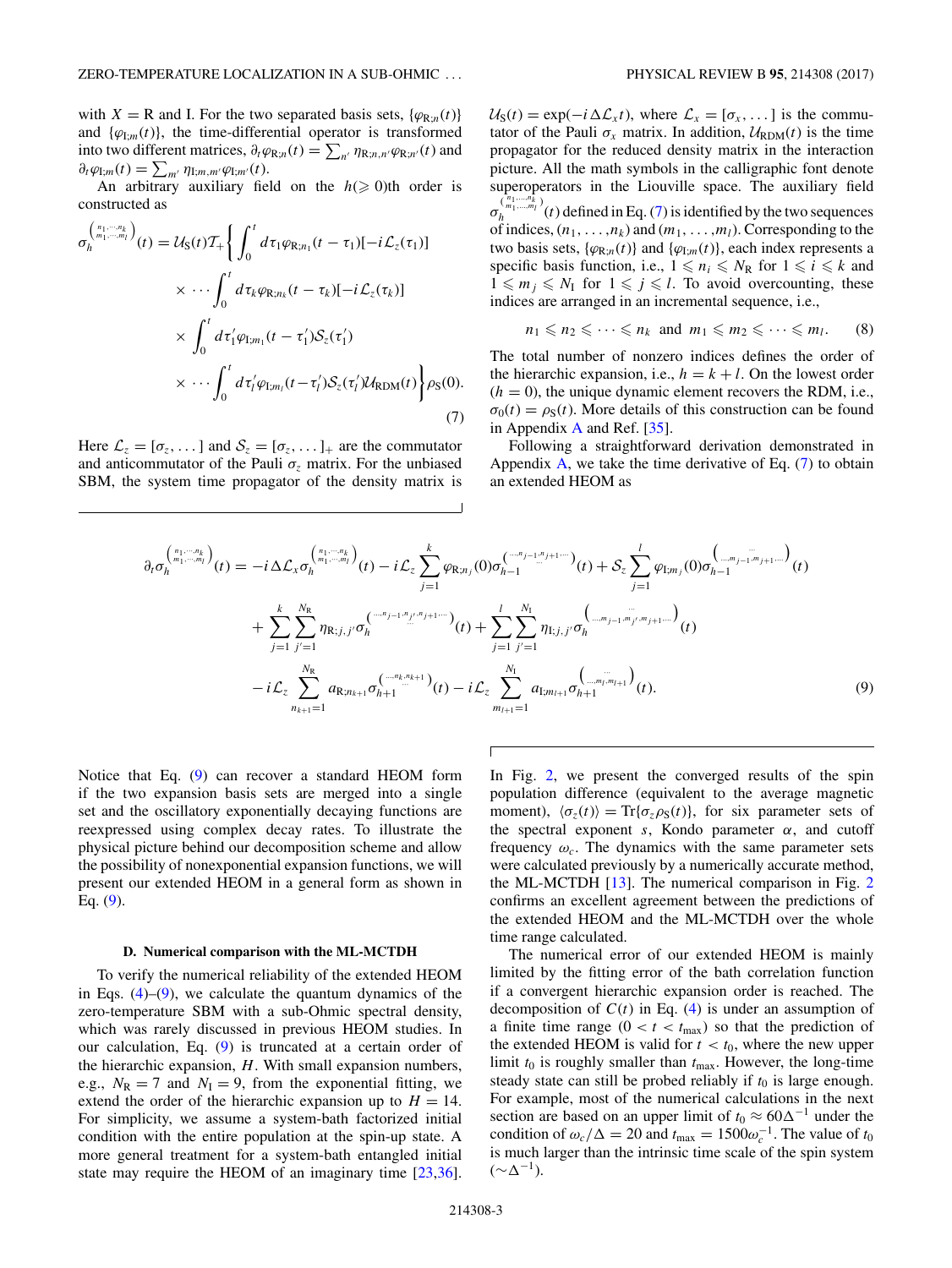<span id="page-3-0"></span>

FIG. 2. The time evolution of  $\langle \sigma_z(t) \rangle$  for the zero-*T* sub-Ohmic SBM with six different sets of parameters: (a)  $\{\alpha =$  $0.05$ *,s* =  $0.5$ *,ω<sub>c</sub>*/ $\Delta$  = 20}, (b) { $\alpha$  =  $0.15$ *,s* =  $0.5$ *,ω<sub>c</sub>*/ $\Delta$  = 20}, (c)  ${\alpha = 0.2, s = 0.5, \omega_c/\Delta = 10}$ , (d)  ${\alpha = 0.1, s = 0.5, \omega_c/\Delta = 40}$ , (e)  $\{\alpha = 0.2, s = 0.75, \omega_c/\Delta = 10\}$ , and (f)  $\{\alpha = 0.5, s = 0.75, \omega_c/\Delta = 10\}$  $\Delta = 10$ . The blue and red solid lines are the first-order (*H* = 1) and converged results of the extended HEOM. The solid circles are the previous results of the ML-MCTDH [\[13\]](#page-7-0).

# **III. APPLICATION OF THE EXTENDED HEOM TO THE ZERO-TEMPERATURE SPIN-BOSON MODEL**

#### **A. Delocalized-localized phase transition**

Figure 3(a) presents our HEOM results of zero-temperature  $\langle \sigma_z(t) \rangle$  using  $\{s = 0.5, \omega_c/\Delta = 20\}$  for a series of Kondo parameters,  $0.02 \le \alpha \le 0.15$ . As  $\alpha$  increases,  $\langle \sigma_z(t) \rangle$  deviates from zero in the long time. Under a normal circumstance, the population is evenly distributed in the two spin states, i.e.,  $\langle \sigma_z(t \to \infty) \rangle = 0$ , due to the degeneracy in their energy levels. However, large quantum fluctuations of the bath induce a symmetry breaking at zero temperature and more population is localized at the initial spin state, i.e.,  $\langle \sigma_z(t \to \infty) \rangle \neq 0$ . This DL transition is a pure quantum phenomenon since no thermal fluctuations exist at zero temperature  $[1,2]$ .

A key step of understanding the DL transition is to identify the critical point  $\alpha_c$  and draw a phase diagram. Although the localization is observed from the time evolution of  $\langle \sigma_z(t) \rangle$ , it is difficult to obtain the critical Kondo parameter  $\alpha_c$  directly from quantum dynamics since  $\langle \sigma_z(t \rangle t_0) \rangle$  is not determined exactly. Here we compress the extended HEOM into a time-



FIG. 3. (a) The time evolution of  $\langle \sigma_z(t) \rangle$  predicted by the extended HEOM for  $s = 0.5$  and  $\omega_c/\Delta = 20$ . From bottom to top, the lines correspond to  $\alpha = 0.02$  (black), 0.05 (red), 0.08 (blue), 0.12 (green), and 0.15 (dark yellow). (b) The rate kernel  $k(t)$  for each value of  $\alpha$  in (a) is plotted and labeled with the same color.

convoluted equation for  $\langle \sigma_z(t) \rangle$ , which reads

$$
d_t \langle \sigma_z(t) \rangle = -2 \int_0^t k(t - \tau) \langle \sigma_z(\tau) \rangle d\tau.
$$
 (10)

Based on the numerical result of  $\langle \sigma_z(t) \rangle$ , the rate kernel  $k(t)$ is extracted from Eq.  $(10)$  by discretizing the time-differential and time convolution. The time scale of  $k(t)$  is often smaller than that of  $\rho_S(t)$ , which can be used to implement the transfer tensor method [\[37\]](#page-7-0). The results of  $k(t)$  for the same sets of  $\{s, \omega_c/\Delta, \alpha\}$  in Fig. 3(a) are provided in Fig. 3(b). For  $\alpha = 0.02$ , the rate kernel  $k(t)$  decays slowly with time and almost stays positive. With the increase of  $\alpha$ , the initial decay of *k*(*t*) is accelerated. After certain time, a large negative rate kernel appears, which can be viewed as a mechanism to freeze the population transfer process.

 $\int_0^\infty g(t)e^{-zt}dt$  with  $g(t) = k(t)$  and  $\langle \sigma_z(t) \rangle$ . Equation (10) Next we apply the Laplace transform,  $\tilde{g}(z) =$ is changed to  $\langle \tilde{\sigma}_z(z) \rangle = [z + 2\tilde{k}(z)]^{-1} \langle \sigma_z(0) \rangle$  in the Laplace *z* space. The DL transition arises from a singularity of  $\langle \tilde{\sigma}_z(z) \rangle$  at  $z = 0$  [\[1,19\]](#page-7-0). The symmetry of the two spin states is broken spontaneously, and the steady state is trapped in one of two poles. This singularity is induced when the zeroth-order moment,  $\kappa_0 = \int_0^\infty k(t) dt$ , vanishes. The critical Kondo parameter  $\alpha_c$  is dynamically determined by the condition of  $\kappa_0 = 0$ . To numerically integrate the rate kernel, we separate  $k(t)$  into a numerically accurate part  $(t < t_0)$ from the extended HEOM and a remaining long-time tail  $(t > t_0)$  from an approximate fitting  $k^{\text{fit}}(t)$  around  $t_0$ . For the example of  ${s = 0.5, \omega_c/\Delta = 20, \alpha = 0.12}$ , the separation point is  $t_0 = 60\Delta^{-1}$  and an exponentially decaying function is used for the long-time tail [\[38\]](#page-7-0). The zeroth-order moment is estimated as

$$
\kappa_0 = \int_0^{t_0} k(t)dt + \int_{t_0}^{\infty} k^{\text{fit}}(t)dt.
$$
 (11)

In Fig. [4,](#page-4-0) the results with  ${s = 0.5, \omega_c/\Delta = 20}$  show that  $\kappa_0$ decreases quickly as the Kondo parameter  $\alpha$  increases and is held around a small number for  $\alpha \gtrsim 0.120$ . The same behavior is observed for the results with  $s = 0.4$  and 0.6. Due to the numerical error in the long-time tail  $k<sup>fit</sup>(t)$ , a small uncertainty is expected in the numerical estimation of  $\kappa_0$ . A numerical range is considered in the estimation of the critical point  $\alpha_c$ .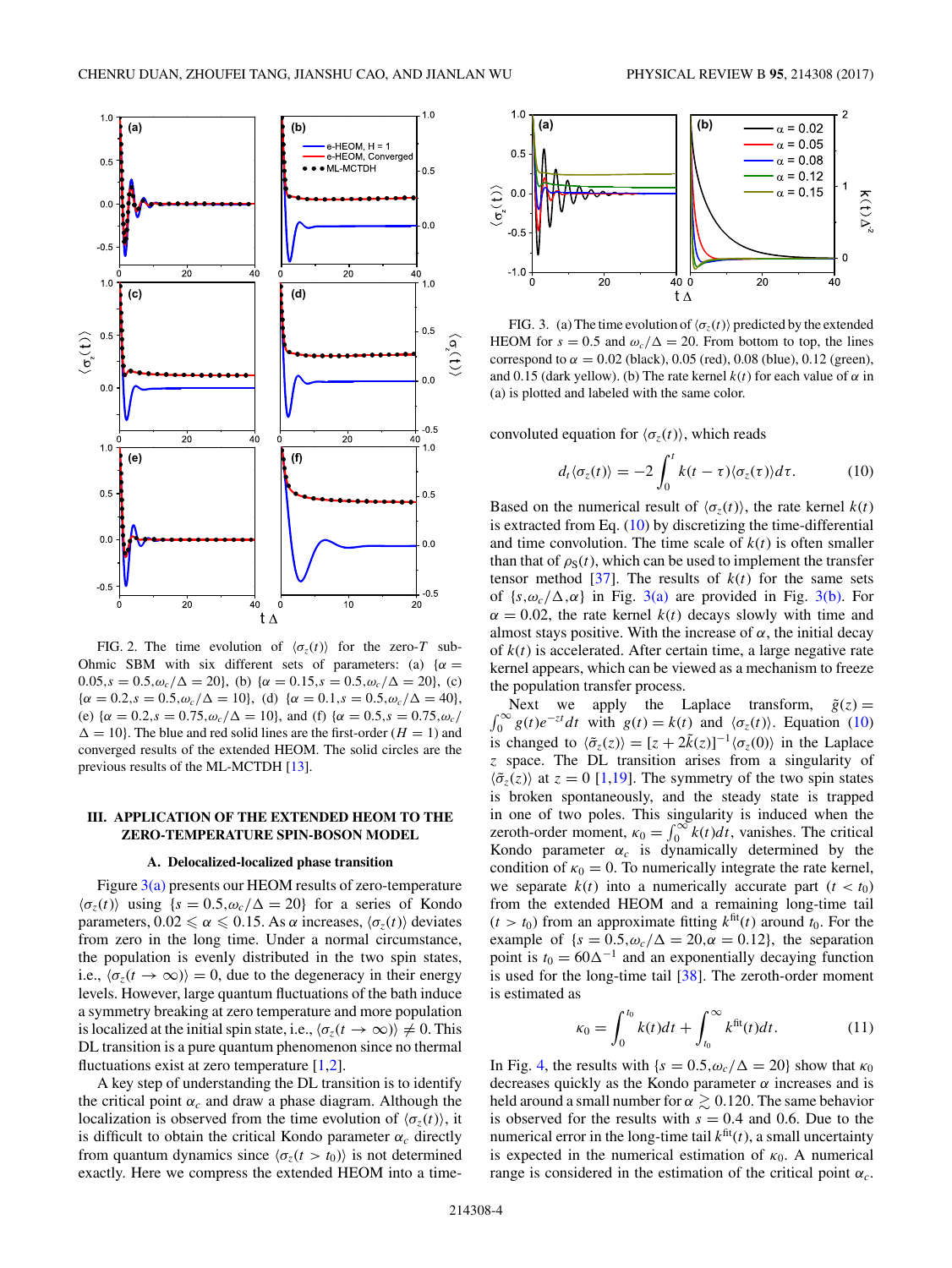<span id="page-4-0"></span>

FIG. 4. For  $\omega_c/\Delta = 20$ , the change of the zeroth-order moment,  $\kappa_0 = \int_0^\infty k(t) dt$ , with the Kondo parameter *α* under three spectral exponents,  $s = 0.4$  (squares), 0.5 (circles), and 0.6 (triangles).

The lower bound arises from the condition that  $\kappa_0$  first reaches its numerical uncertainty, e.g.,  $\kappa_0 \approx 0.01 \Delta$  for  $s = 0.5$ . The upper bound is determined as  $\kappa_0$  drops to zero. For  $s = 0.5$ and  $\omega_c/\Delta = 20$ , the critical point of the DL phase transition is estimated as  $0.119 < \alpha_c < 0.123$ .

Figure 5 presents the result of  $\alpha_c$  for  $0.30 \le s \le 0.90$  with  $\omega_c/\Delta = 20$ . The critical Kondo parameter  $\alpha_c$  monotonically increases with the spectral exponent *s*. The delocalized and localized phases are below and above the transition line of  $\alpha_c(s)$ , respectively. Here we compare with a previous result of the QMC based on a sudden cutoff in the spectral density, i.e.,  $f(\omega/\omega_c \leq 1) = 1$  and  $f(\omega/\omega_c > 1) = 0$  [\[5\]](#page-7-0). As shown in Fig.  $5(a)$ , our phase diagram is consistent with the predictions of the equilibrium methods  $[4–6]$ . The discrepancy is due to the difference of  $f(\omega/\omega_c)$ . In Ref. [\[8\]](#page-7-0), a generalized polaron ansatz is used to derive an analytical expression of  $\alpha_c$  for  $0 < s < 0.5$  and  $\omega_c/\Delta \rightarrow \infty$ . Here we consider the limit of



FIG. 5. The phase diagram of the zero-*T* sub-Ohmic SBM  $(\omega_c/\Delta = 20)$ . The red squares with error bars are the results of  $\alpha_c$ from the extended HEOM, and the red line is the fitting result from Eq. (12). The black circles are the results of  $\alpha_{CI}$ . As a comparison, the result of  $\alpha_c$  from the QMC [\[5\]](#page-7-0) is shown in blue triangles, together with a blue line for its fitting result from Eq. (12).



FIG. 6. (a) The short-time evolution of  $\langle \sigma_z(t) \rangle$  for  $s = 0.55$  and  $\omega_c/\Delta = 20$ . From bottom to top, the lines correspond to  $\alpha = 0.11$ (black), 0.145 (red), 0.155 (blue), 0.16 (green), and 0.17 (dark yellow). (b) The Fourier transform  $\langle \delta \sigma_z(\omega) \rangle$  for each *α* in (a) is plotted and labeled with the same color.

 $s \to 0$  and take its asymptotic form,

$$
\alpha_c \approx cs(2\Delta/\omega_c)^{1-s}.\tag{12}
$$

Instead of a fixed number of  $c = 1/2$  from the mean-field prediction  $[8]$ , the prefactor  $c$  is allowed to be a free fitting parameter (see Appendix [B\)](#page-7-0). Equation (12) with  $c = 0.775$ quantitatively describes  $\alpha_c$  over a broad range of  $s \leq 0.6$ , beyond the mean-field prediction (see Fig. 5). The same behavior is observed for the result of the QMC, where the prefactor is changed to  $c = 0.616$ . The linear to nonlinear change in  $\alpha_c \times (2\Delta/\omega_c)^{s-1}$  defines a crossover behavior of the DL transition as the bath approaches from the strong to weak sub-Ohmic regimes.

# **B. Coherent-incoherent dynamic transition**

In addition to the DL phase transition in the long-time steady state, the short-time dynamics is also strongly affected by the system-bath interaction. In Fig.  $6(a)$ , we present the short-time evolution of  $\langle \sigma_z(t) \rangle$  for  $s = 0.55$  and  $\omega_c/\Delta = 20$ . For a small Kondo parameter (e.g.,  $\alpha = 0.11$ ), an underdamped oscillation is observed, which indicates a coherent motion. With the increase of  $\alpha$ , the screening effect of the environment is strengthened and the oscillation of  $\langle \sigma_z(t) \rangle$  is weakened. For  $\alpha \geq 0.160$ ,  $\langle \sigma_z(t) \rangle$  monotonically decays with time so that the motion becomes incoherent. A CI dynamic transition thus occurs at the Kondo parameter of  $\alpha_{CI} \approx 0.160$  for  $s = 0.55$  and  $\omega_c/\Delta = 20$ . The transition parameter  $\alpha_{CI}$  can be alternatively estimated using the Fourier transform,

$$
\langle \delta \sigma_z(\omega) \rangle = 2 \int_0^\infty \langle \delta \sigma_z(t) \rangle \cos(\omega t) dt \tag{13}
$$

with  $\langle \delta \sigma_z(t) \rangle = \langle \sigma_z(t) \rangle - \langle \sigma_z(t \to \infty) \rangle$ . In practice, the upper limit of the integration in Eq.  $(13)$  is set to be  $t_0$  (i.e.,  $\int_0^\infty \rightarrow \int_0^{t_0}$ , and the long-time steady state is approximated as  $\langle \sigma_z(t \rightarrow \infty) \rangle \approx \langle \sigma_z(t_0) \rangle$ . These two approximations are acceptable since we focus on the short-time evolution of  $\langle \sigma_z(t) \rangle$ . As shown in Fig. 6(b), the coherent motion of  $\langle \sigma_z(t) \rangle$ leads to a side peak of  $\langle \delta \sigma_z(\omega) \rangle$  centered at a nonzero frequency which is less than  $2\Delta$  due to the screening effect of the bath. This side peak is weakened with the increase of  $\alpha$  and eventually disappears at  $\alpha_{CI} \approx 0.160$ . Thus, the CI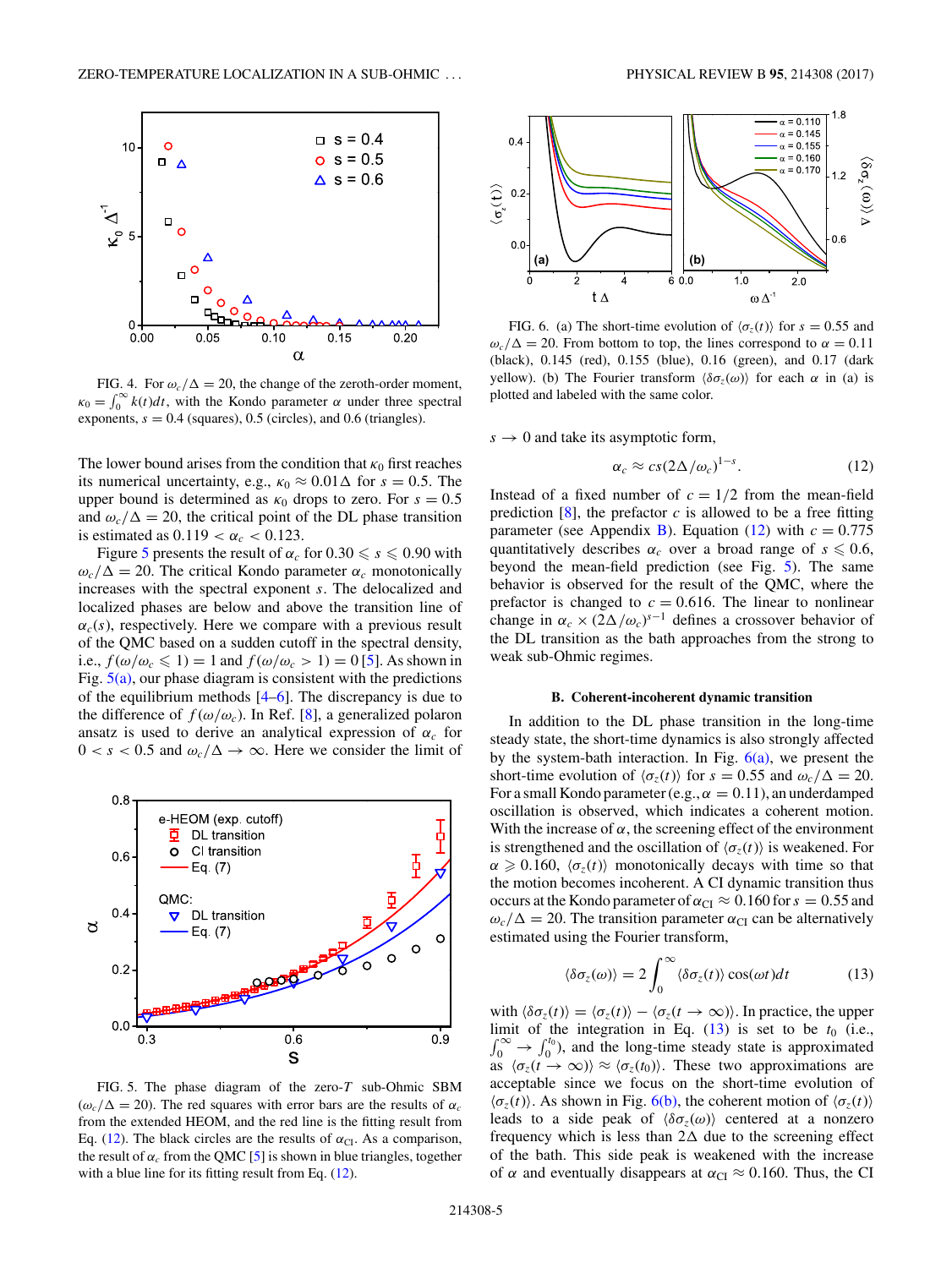<span id="page-5-0"></span>dynamic transition is identified consistently from both time and frequency domains.

Next we calculate the CI transition parameter  $\alpha_{CI}$  as a function of the sub-Ohmic exponent *s*. Under the numerically converged regime of the extended HEOM, we always find an oscillated motion for the time evolution of  $\langle \sigma_z(t) \rangle$  with  $s \leq 0.5$ . The CI dynamic transition only occurs for  $s > 0.5$ , and the numerical result of  $\alpha_{CI}(s > 0.5)$  $\alpha_{CI}(s > 0.5)$  $\alpha_{CI}(s > 0.5)$  is presented in Fig. 5 under the condition of  $\omega_c/\Delta = 20$ . It is interesting to point out that the CI transition line does not always lie below the DL transition line [\[21\]](#page-7-0). In particular, the CI dynamic transition occurs in the localized phase for  $0.5 < s \leq 0.575$ , while in the delocalized phase for  $s \ge 0.575$ . Instead of  $s = 0.5$ , our numerical calculation suggests the crossing point of the DL and CI transition lines at  $s \approx 0.575$ . This difference may be attributed to a finite cutoff frequency,  $\omega_c/\Delta \neq \infty$ . In addition, this crossing point is close to the upper limit,  $s \approx 0.6$ , of the mean-field prediction in Eq. [\(12\)](#page-4-0). This observation thereby suggests that the crossover behavior in the DL phase transition is accompanied by the transition from the coherent to incoherent localization as the bath becomes less sub-Ohmic and more Ohmic-like.

### **IV. SUMMARY**

In summary, we extend the HEOM with a decomposition technique for the bath correlation function  $C(t)$ . A series of oscillatory and nonoscillatory exponentially decaying functions can efficiently simulate  $C(t)$  with a slow-decaying tail. This approximate but reliable approach is based on a simple physical picture of separating a finite-time range into a series of time bins, each generating an effective exponential decay. As a result, an extended HEOM with greatly improved efficiency is constructed, but meanwhile the numerical accuracy is the same as that of the ML-MCTDH in predicting quantum dynamics. Our decomposition scheme can be employed to more complicated spectral densities at any environment temperature, which thus significantly expands the applicability of the HEOM. Additional studies will test its reliability in various problems.

In this paper, the extended HEOM is applied to the zero-*T* sub-Ohmic SBM. Based on dynamic results of the extended HEOM, we successfully observe the DL phase transition from the long-time evolution of the average magnetic moment  $\langle \sigma_z(t) \rangle$ . The critical point  $\alpha_c$  is estimated using the zero integral of the rate kernel. The resulting DL phase diagram is consistent with previous results from the quantum equilibrium methods, although a different cutoff function of the spectral density was applied. Regarding an asymptotic relation, we identify a crossover behavior of the critical point around the sub-Ohmic exponent at  $s \approx 0.6$ , as the bosonic bath changes from the strong to weak sub-Ohmic regime. In addition, the short-time dynamics of  $\langle \sigma_z(t) \rangle$  predicted by the extended HEOM allow us to identify the CI dynamic transition. The DL and CI transition lines cross with each other around  $s \approx 0.575$ , which is close to the crossover position  $s \approx 0.6$  of the DL critical point. The dynamic crossover from the coherent to incoherent localization is thus accompanied. Overall, our HEOM calculation provides a quantitative description to understand the interplay between the DL and CI transitions.

### **ACKNOWLEDGMENTS**

The work reported here is supported by the Ministry of Science and Technology of China (MOST-2014CB921203), the National Nature Science Foundation of China (NSFC-21573195), and the Fundamental Research Funds for the Central Universities in China.

# **APPENDIX A: DERIVATION OF THE EXTENDED HIERARCHY EQUATION OF MOTION**

We briefly review the derivation of the extended HEOM, which follows closely the approach in Ref. [\[35\]](#page-7-0). To be consistent with the main text, we only consider the situation of an unbiased spin coupled with a bosonic bath. The derivation can be straightforwardly extended to an arbitrary quantum system.

The total Hamiltonian  $H_{\text{tot}}$  consists of three terms: the bare system Hamiltonian  $H<sub>S</sub>$ , the bare bath Hamiltonian  $H_B$ , and their interaction  $H_{SB}$ , i.e.,  $H_{tot} = H_S + H_B + H_{SB}$ . Here the system Hamiltonian of an unbiased spin reads  $H_S = \Delta \sigma_x$ , with  $\sigma_x$  the Pauli matrix and  $\Delta$  the tunneling amplitude between the two spin states. The Hamiltonian of the bosonic bath reads  $H_B = (1/2) \sum_j (p_j^2 + \omega_j^2 q_j^2)$ , where  $\omega_j$ ,  $p_j$ , and  $q_j$  are the frequency, momentum, and position of the *j* th harmonic oscillator. The system-bath interaction takes a bilinear form,  $H_{SB} = \sigma_z \sum_j c_j q_j$ , which subsequently defines the bath spectral density,  $J(\omega)$  =  $(\pi/2) \sum_j (c_j^2/\omega_j) \delta(\omega - \omega_j)$ , and the bath correlation function,  $C(t) = (1/\pi) \int_0^\infty J(\omega) [\coth(\beta \omega/2) \cos(\omega t) - i \sin(\omega t)] d\omega.$ 

To evaluate quantum dynamics of the spin system, we introduce the interaction picture of  $H_0 = H<sub>S</sub> + H<sub>B</sub>$ . The time evolution of the total density matrix  $\rho_{tot}^I(t)$  is governed by the Liouville equation,

$$
\partial_t \rho_{\text{tot}}^I(t) = -\mathcal{L}_{\text{SB}}(t)\rho_{\text{tot}}^I(t),\tag{A1}
$$

where the superscript *I* denotes the interaction picture, and the commutator  $\mathcal{L}_{SB}(t) = [H_{SB}(t), \dots]$  is treated as a Liouville superoperator. The time-dependent system-bath interaction,  $H_{SB}(t) = \sigma_z(t)F(t)$ , includes two terms,  $\sigma_z(t) = \exp(iH_St)\sigma_z \exp(-iH_St)$  and  $F(t) = \exp(iH_B t) \sum_j c_j q_j \exp(-iH_B t)$ . After the partial trace Tr<sub>B</sub> over the bath degrees of freedom, the reduced density matrix (RDM) of the spin system is given by  $\rho_S(t) = Tr_B\{\rho_{tot}(t)\}\)$ . The time integration of Eq. [\(1\)](#page-0-0) leads to a formal solution of the RDM,

$$
\rho_S^I(t) = \text{Tr}_B \left\{ T_+ \exp \left[ -i \int_0^t d\tau \mathcal{L}_{SB}(\tau) \right] \rho_B^{\text{eq}} \right\} \rho_S(0), \quad (A2)
$$

where  $\mathcal{T}_+$  is the forward time-ordering operator. In Eq. (A2), we assume a system-bath factorized initial state with  $\rho_{\text{tot}}(0) =$  $\rho_S(0) \otimes \rho_B^{\text{eq}}$ , where  $\rho_B^{\text{eq}} \propto \exp(-\beta H_B)$  is the equilibrium distribution of an isolated bath. Although our derivation is based on the assumption of the factorized state, the (extended) HEOM can in principle be applied to other initial conditions. Due to the Gaussian property of the bosonic bath, the cumulant expansion is used to simplify Eq. (A2), giving

$$
\rho_S^I(t) = \mathcal{U}_{\text{RDM}}(t)\rho_S(0),\tag{A3}
$$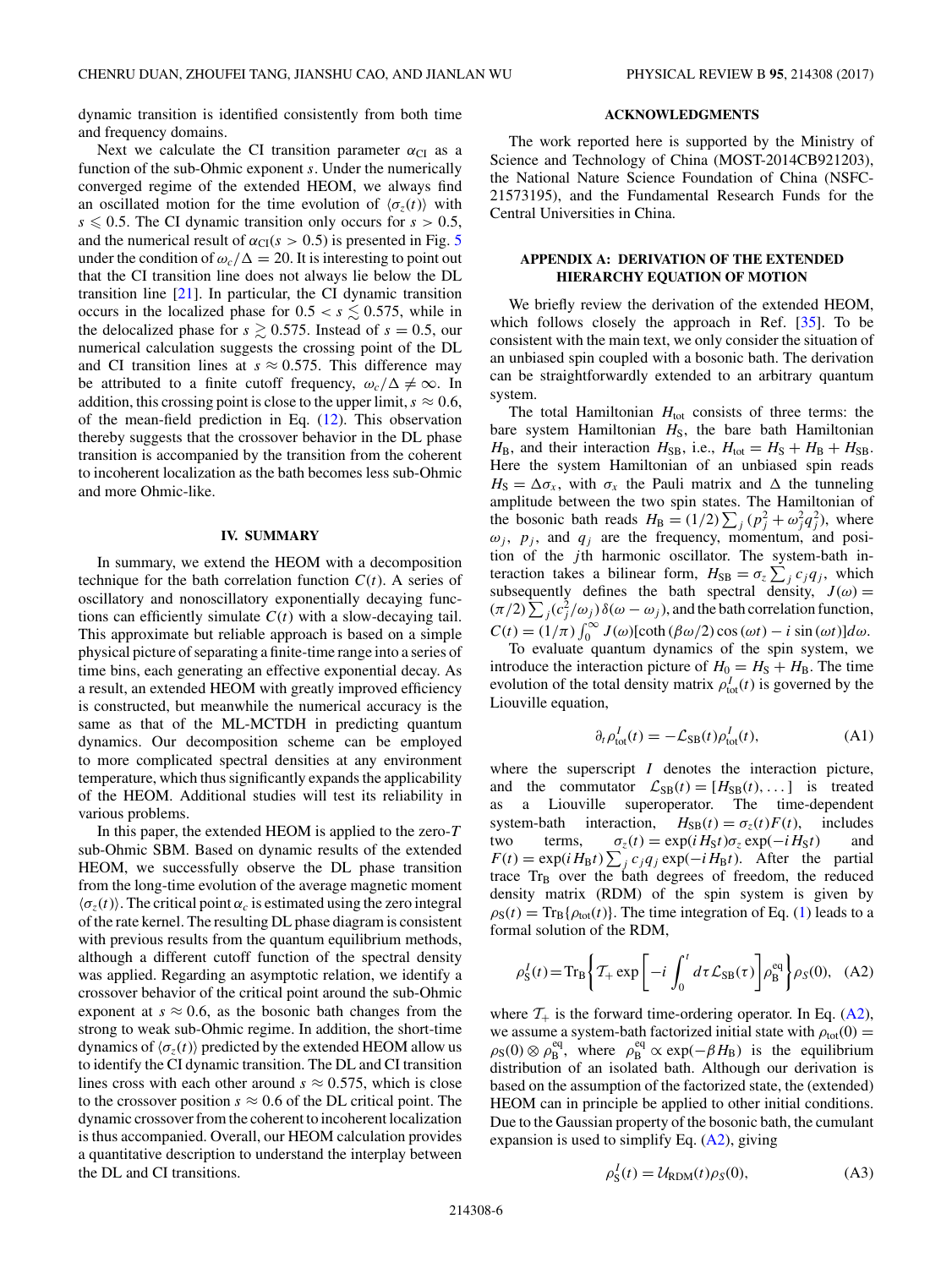<span id="page-6-0"></span>where the time propagator of the RDM is written in a timeordered exponential form,

$$
U_{\text{RDM}}(t) = T_{+} \exp\left[-\int_{0}^{t} \mathcal{W}(\tau)d\tau\right].
$$
 (A4)

The transition rate kernel in Eq. (A4) is given by

$$
\mathcal{W}(t) = \int_0^t d\tau \mathcal{L}_z(t) C_{\rm R}(t-\tau) \mathcal{L}_z(\tau) + i \mathcal{L}_z(t) C_{\rm I}(t-\tau) \mathcal{S}_z(\tau).
$$
\n(A5)

In Eq.  $(A5)$ ,  $C_R(t)$  and  $C_I(t)$  are the real and imaginary parts of the bath correlation function, while  $\mathcal{L}_z(t) =$  $[\sigma_z(t), \dots]$  and  $S_z(t) = [\sigma_z(t), \dots]_+$  are the commutator and the anticommutator of  $\sigma_z$  in the interaction picture. The RDM in the Schrödinger picture is subsequently obtained after a unitary transformation, given by  $\rho_S(t) =$  $U_S(t)\rho_S^I(t) = U_S(t)U_{RDM}(t)\rho_S(0)$  with  $U_S(t) = \exp(-i\mathcal{L}_S t)$ and  $\mathcal{L}_S = [H_S, \dots]$ .

The (extended) HEOM is to solve the time derivative of the RDM with the facilitation of auxiliary fields. First, we provide the construction of a general auxiliary field. Since the bath correlation function can take an arbitrary form, a more systematic way is to decompose  $C(t)$  using a set of basis functions  $\{\varphi_i(t)\}\$  so that the auxiliary field is built through  $\{\varphi_i(t)\}$  instead of  $C(t)$ . In our previous paper [\[35\]](#page-7-0), both  $C_R(t)$  and  $C_I(t)$  are decomposed over the same complete basis set, which is however unnecessary since these two terms are separated in the transition rate kernel  $W(t)$ . Instead, we introduce the separated decompositions,  $C_X(t) = \sum_j a_{X;j} \varphi_{X;j}(t)$ , where  $X = \mathbb{R}$ , I represents the real (R) and imaginary (I) parts, respectively. To preserve the formal accuracy,  $\{\varphi_{X;j}(t)\}\$ is required to be a complete basis set of orthonormal functions with  $a_{X;i}$  the expanding coefficient. However, the incomplete basis sets such as the exponentially decaying functions in the main text can be numerically much more efficient although the decomposition is approximate. The discretized decomposition in general implies a finite time range,  $0 < t < t_{\text{max}}$ , for the bath correlation function. An arbitrary auxiliary field is then defined as

$$
\sigma_h^{(n_1,\dots,n_l)}(t) = \mathcal{U}_{S}(t)\mathcal{T}_{+}\left\{\int_0^t d\tau_1 \varphi_{R;n_1}(t-\tau_1)[-i\mathcal{L}_z(\tau_1)]\right\}
$$

$$
\times \cdots \int_0^t d\tau_k \varphi_{R;n_k}(t-\tau_k)[-i\mathcal{L}_z(\tau_k)]\int_0^t d\tau'_1 \varphi_{I;m_1}(t-\tau'_1)S_z(\tau'_1)
$$

$$
\times \cdots \int_0^t d\tau'_i \varphi_{I;m_i}(t-\tau'_i)S_z(\tau'_i)\mathcal{U}_{RDM}(t)\right\}\rho_S(0). \tag{A6}
$$

Notice that  $U_{\text{RDM}}(t)$  cannot be treated as a complete superoperator, since it only denotes an expansion form under the same time-ordering operation with all the other time-dependent superoperators. The order of the hierarchic expansion is determined by  $h = k + l$ , and the RDM is the zeroth-order dynamic element,  $\rho_S(t) = \sigma_0(t)$ .

Next we take the time derivative over Eq. (A6) to obtain the extended HEOM. For transparency, we organize the time derivative over the *t*-dependent variables into four different types:

(i) The time derivative of the system time propagator  $U_S(t) = \exp(-i\mathcal{L}_S t)$  leads to the system Liouville superoperator,

$$
\partial_t \mathcal{U}_S(t) = -i \mathcal{L}_S \exp(-i \mathcal{L}_S t) = -i \mathcal{L}_S \mathcal{U}_S(t). \tag{A7}
$$

(ii) The derivative of the time integration is formulated as

$$
\partial_t \mathcal{T}_+ \left\{ \cdots \int_0^t d\tau_j \cdots \right\} \to \varphi_{X; n_j}(0) \mathcal{U}_S(t) [-i \mathcal{O}_X(t)] \mathcal{T}_+ \left\{ \cdots \int_0^t d\tau_{j-1} \int_0^t d\tau_{j+1} \cdots \right\}
$$
  
=  $\varphi_{X; n_j}(0) [-i \mathcal{O}_X] \mathcal{U}_S(t) \mathcal{T}_+ \left\{ \cdots \int_0^t d\tau_{j-1} \int_0^t d\tau_{j+1} \cdots \right\},$  (A8)

with *X* = R, I. The superoperator  $\mathcal{O}_X$  denotes  $\mathcal{L}_z$  (*X* = R) and *i* $\mathcal{S}_z$  (*X* = I) accordingly.

(iii) The derivative of the basis set function,

$$
\partial_t T_+ \{ \cdots \varphi_{X; n_j} (t - \tau_1) \cdots \} = \sum_{j'=1}^{N_X} \eta_{X; j, j'} T_+ \{ \cdots \varphi_{X; n_{j'}} (t - \tau_1) \cdots \},
$$
\n(A9)

which is based on the time derivative,  $d_t \varphi_{X;j}(t) = \sum_{j'} \eta_{X;j,j'} \varphi(t)$ , due to the completeness of  $\{\varphi_{X;j}(t)\}.$ 

(iv) The derivative of the time-ordered integral  $\mathcal{U}_{\text{RDM}}(t)$  can be organized into

$$
\partial_t T_+ \{\cdots \mathcal{U}_{\text{RDM}}(t)\} = -i\mathcal{L}_z \sum_{n_{k+1}=1}^{N_{\text{R}}} a_{\text{R};n_{k+1}} T_+ \bigg\{\cdots \int_0^t d\tau_{k+1} \varphi_{\text{R};n_{k+1}}(t-\tau_{k+1})[-i\mathcal{L}_z(\tau_{k+1})] \mathcal{U}_{\text{RDM}}(t)\bigg\} \n- i\mathcal{L}_z \sum_{m_{l+1}=1}^{N_{\text{I}}} a_{\text{I};m_{l+1}} T_+ \bigg\{\cdots \int_0^t d\tau'_{l+1} \varphi_{\text{I};m_{l+1}}(t-\tau'_{l+1})[\mathcal{S}_z(\tau'_{l+1})] \mathcal{U}_{\text{RDM}}(t)\bigg\}.
$$
\n(A10)